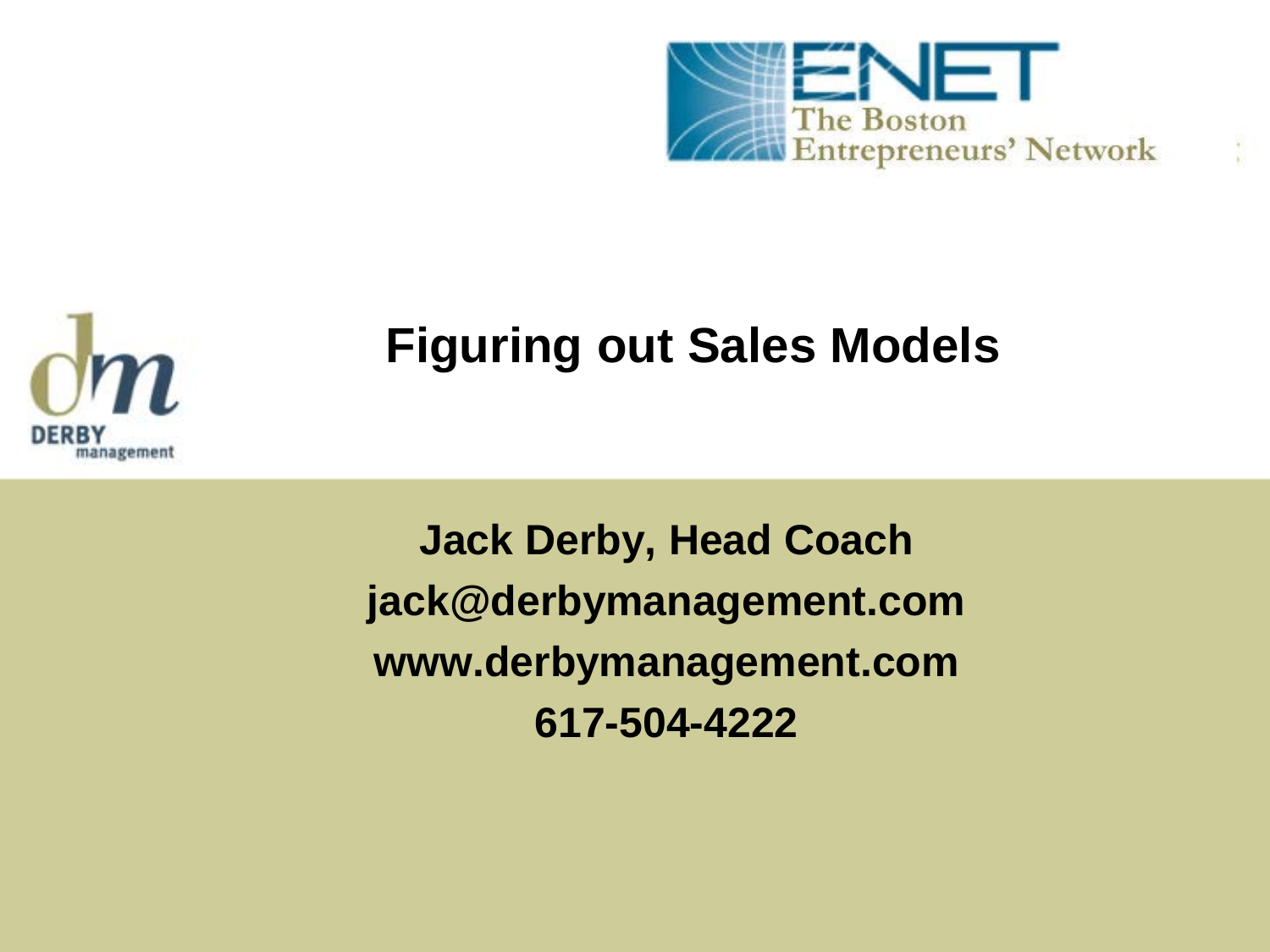





#### *…connect with me*

*jack@derbymanagement.com* **617-504-4222** 

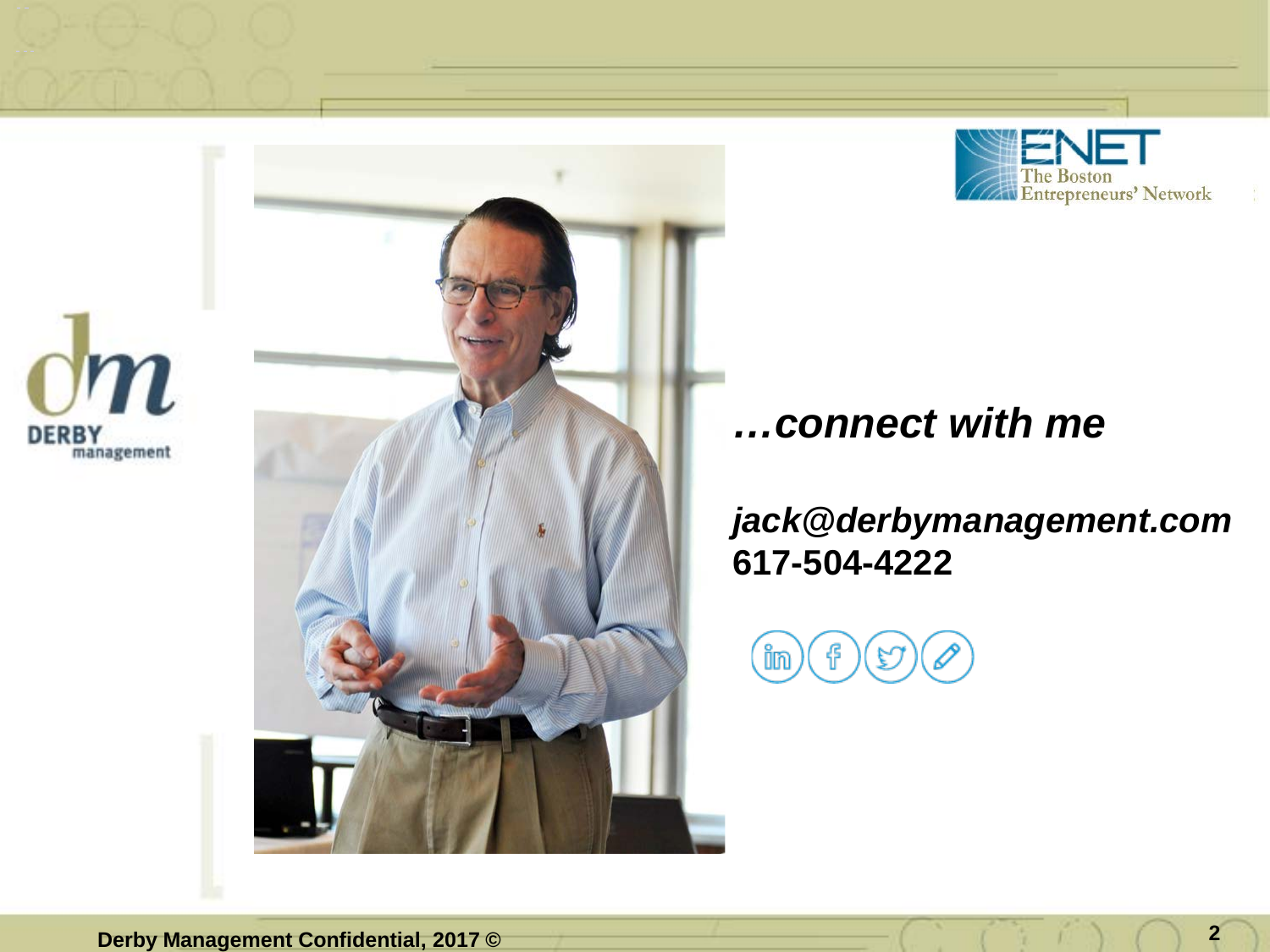#### • **Jack Derby**

- 25 years, Derby Management, coaching over 400 companies.
- 17 years medical devices: EVP Becton Dickinson Medical Systems, CEO of Datamedix and President of Litton Medical Systems.
- 3 years, President of CB Sports
- Co-founded 14 companies; raised >\$840m in Venture and PE
- General Partner, Converge Venture Partners
- Current Director: Associated Industries of MA, Brainshark, Chase Corporation, Rome Snowboards, Loci, Tufts ELS, and Reiser Inc.
- **Current & Prior "Other" Activities…**
	- Tufts, Professor of the Practice, *Teacher of the Year-2015*
	- MIT, Lecturer, Business Planning & Marketing, Mech. Eng.
	- Past Chairman, Converge Venture Partners
	- Past, Association of Corporate Growth
	- Past Chair, MIT Enterprise Forum- *Distinguished Service Award*
	- Past Vice Chair, SBANE- *Pro Bono Publico Award*
	- Boston College, University of Chicago
	- United States Peace Corps

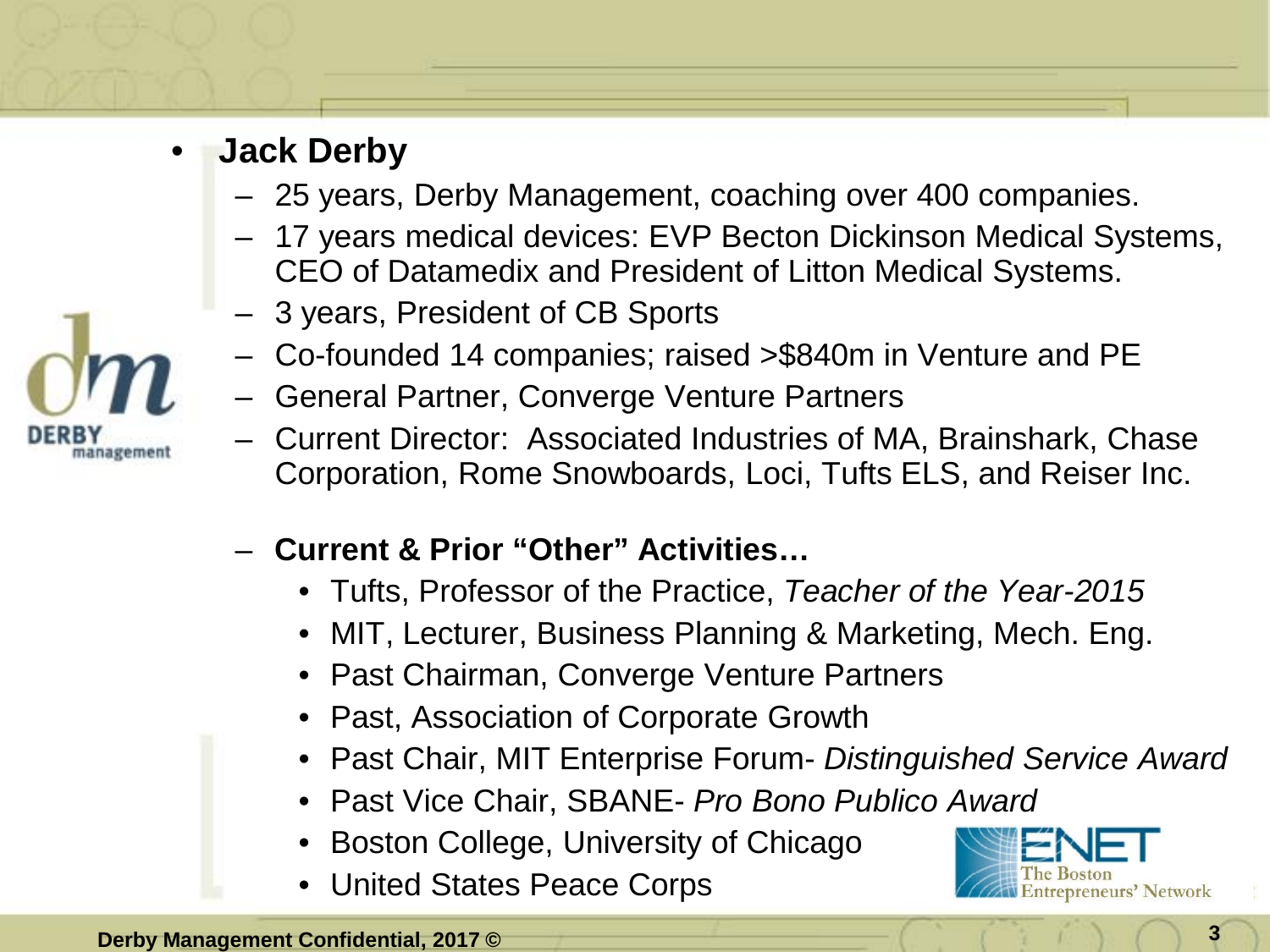## *Just 2 Things you Need for Success*



## *#2 …and then there's everything else*



**Derby Management Confidential, 2017 © 4**

**DERBY** 

management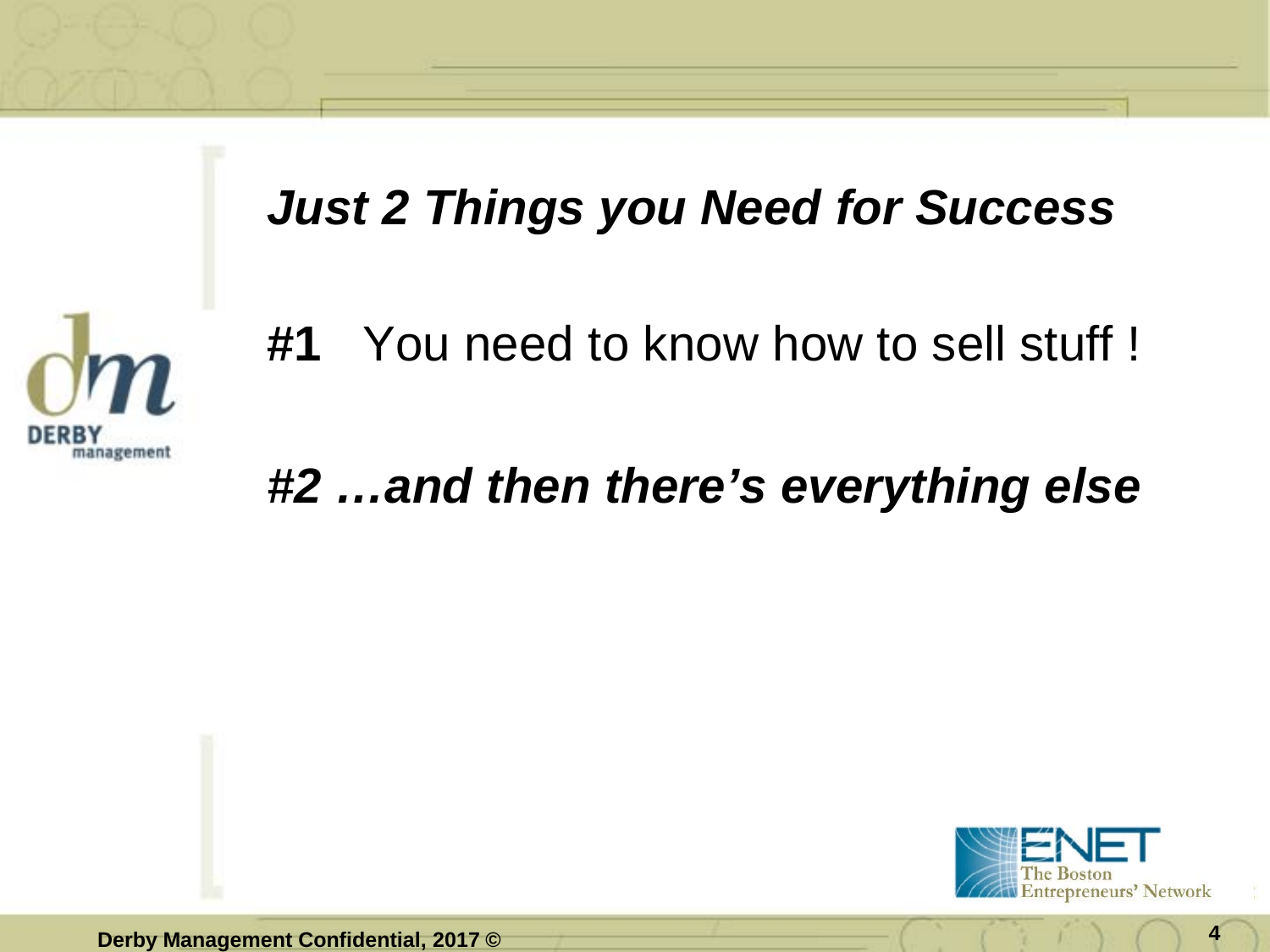## **Success in Selling Stuff**

**Success is Sales** today is about *just* two things…



- 1. Understanding how you bring true **VALUE** to your customers
- 2. Creating both efficient and customer-effective Sales Models, Sales Plans, Sales Process, Sales Tools and Sales Technologies

#### **Models-Process-Tools-Technologies-Metrics**

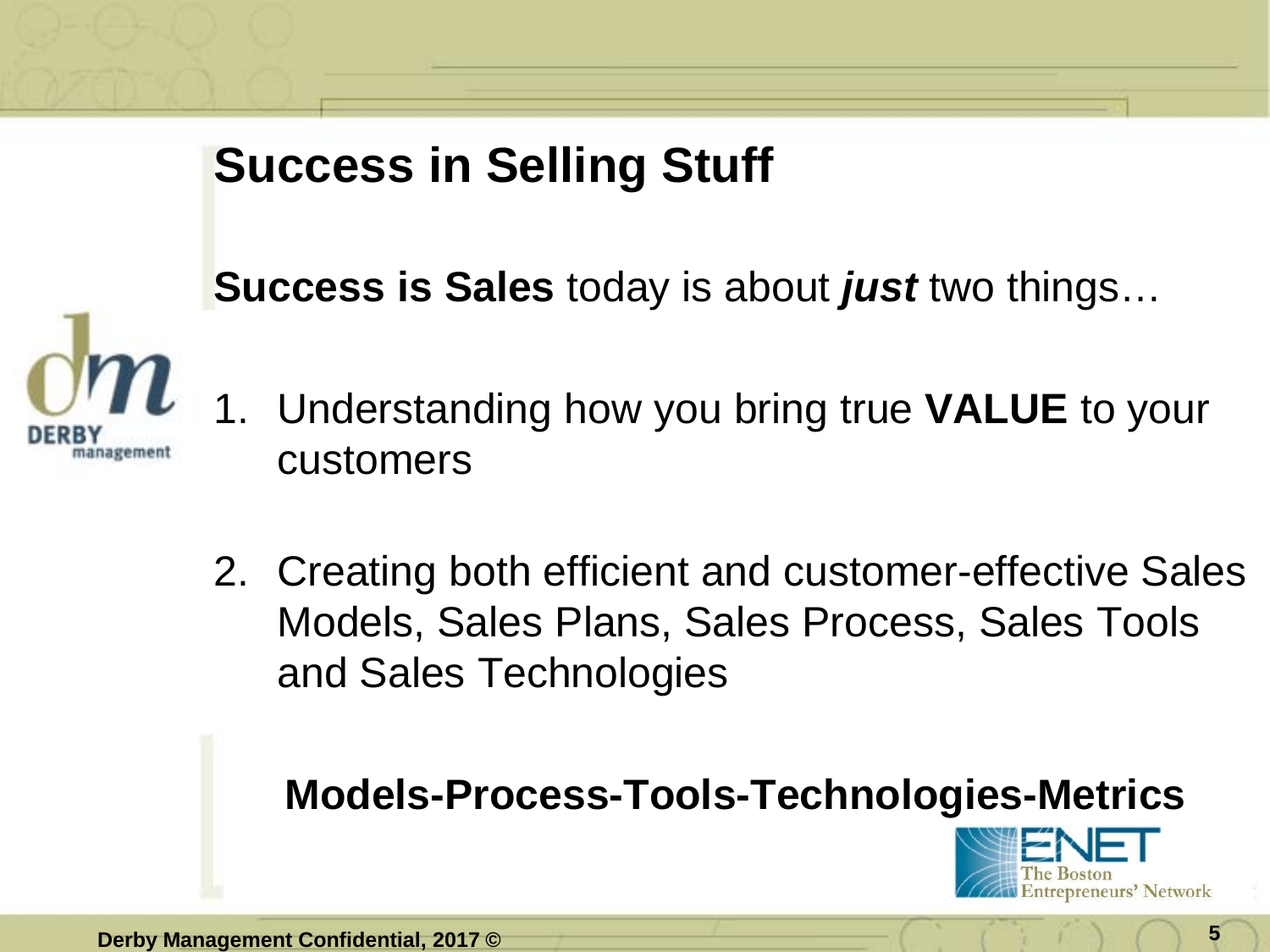# **Sales Models Discussion**

- Direct Sales
	- Field Sales
	- Inside Sales
	- ecommerce direct-to-customer
- Indirect Sales
	- Reps & Agents
	- Distributors
	- Value Add Resellers
- Combinations of any by...
	- Major Accounts, Geographies, Size, Products

management



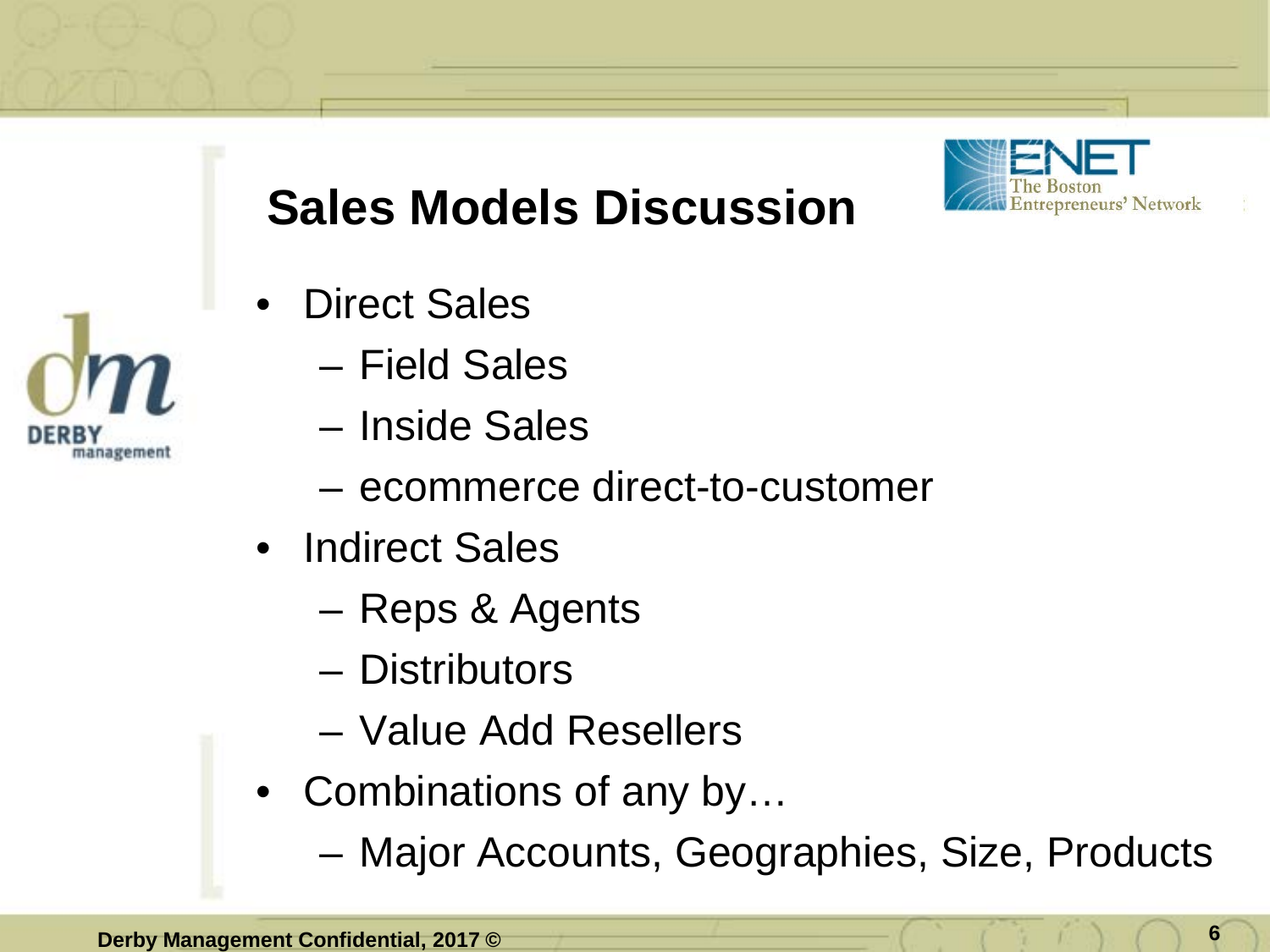

# **Sales Models Discussion**



# What defines your decisions making?

**Derby Management Confidential, 2017 ©**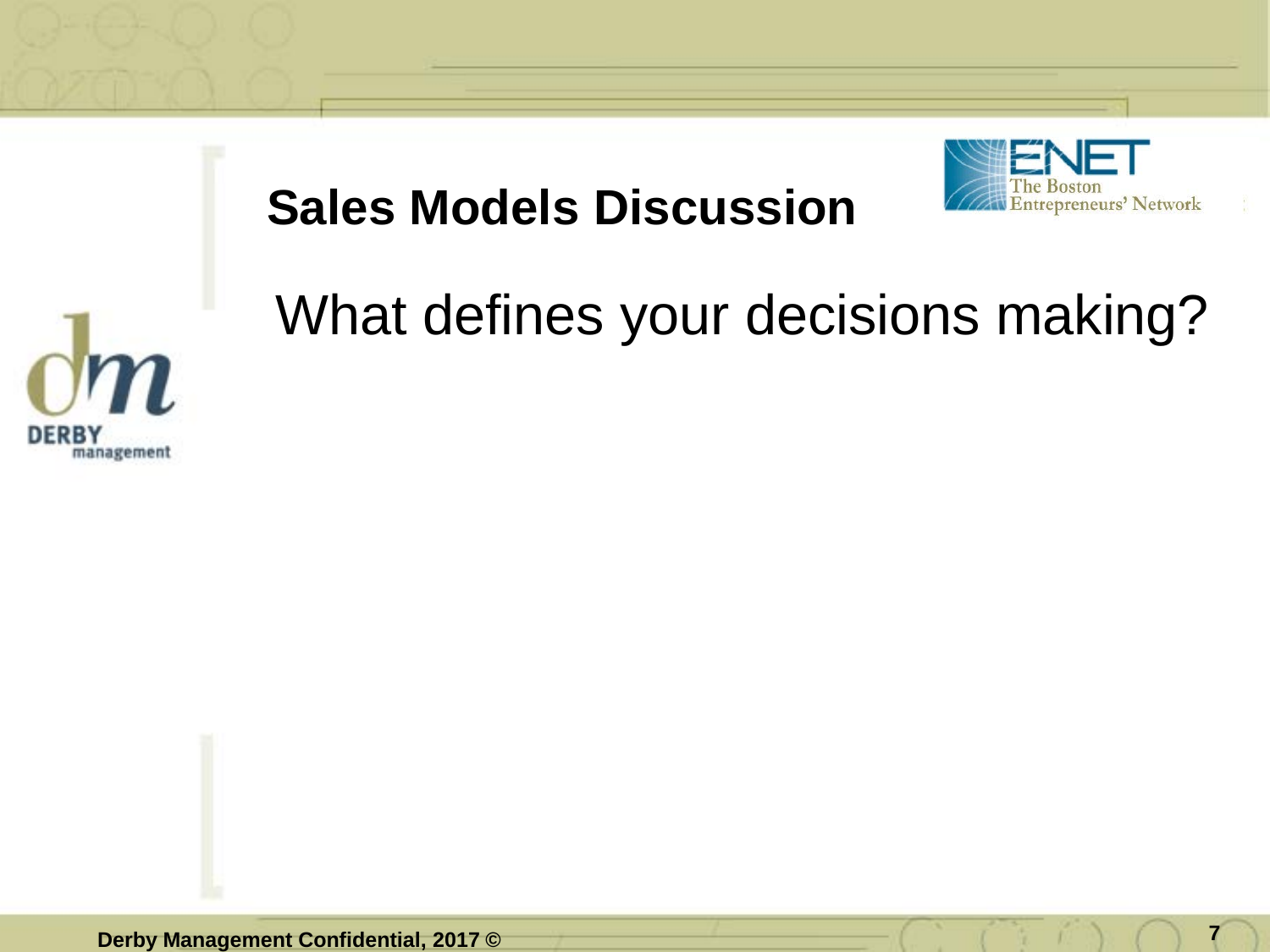

#### *Just 1 little word…*



# GROWTH.

**Derby Management Confidential, 2017 © 8 8**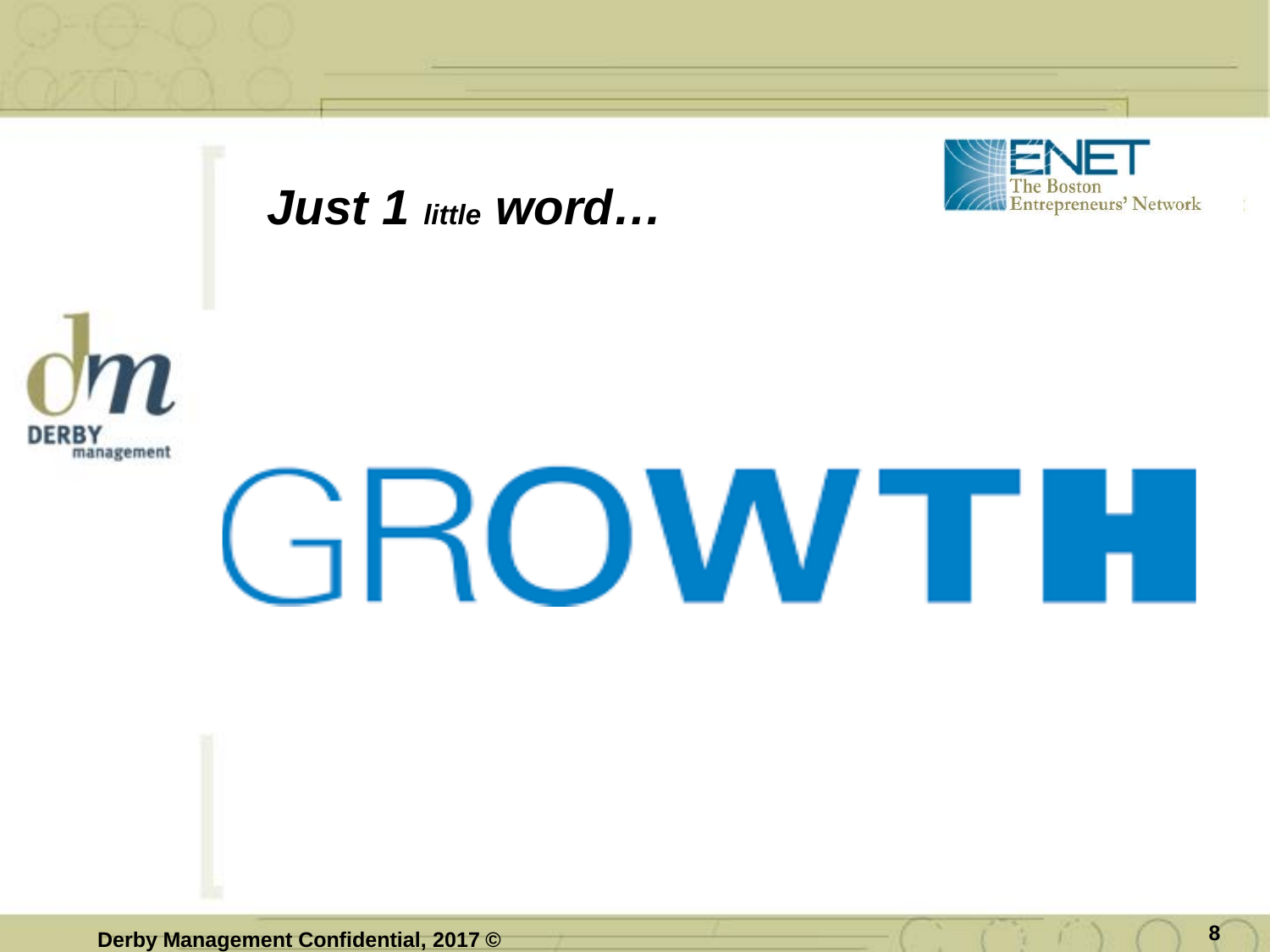



**Derby Management Confidential, 2017 ©**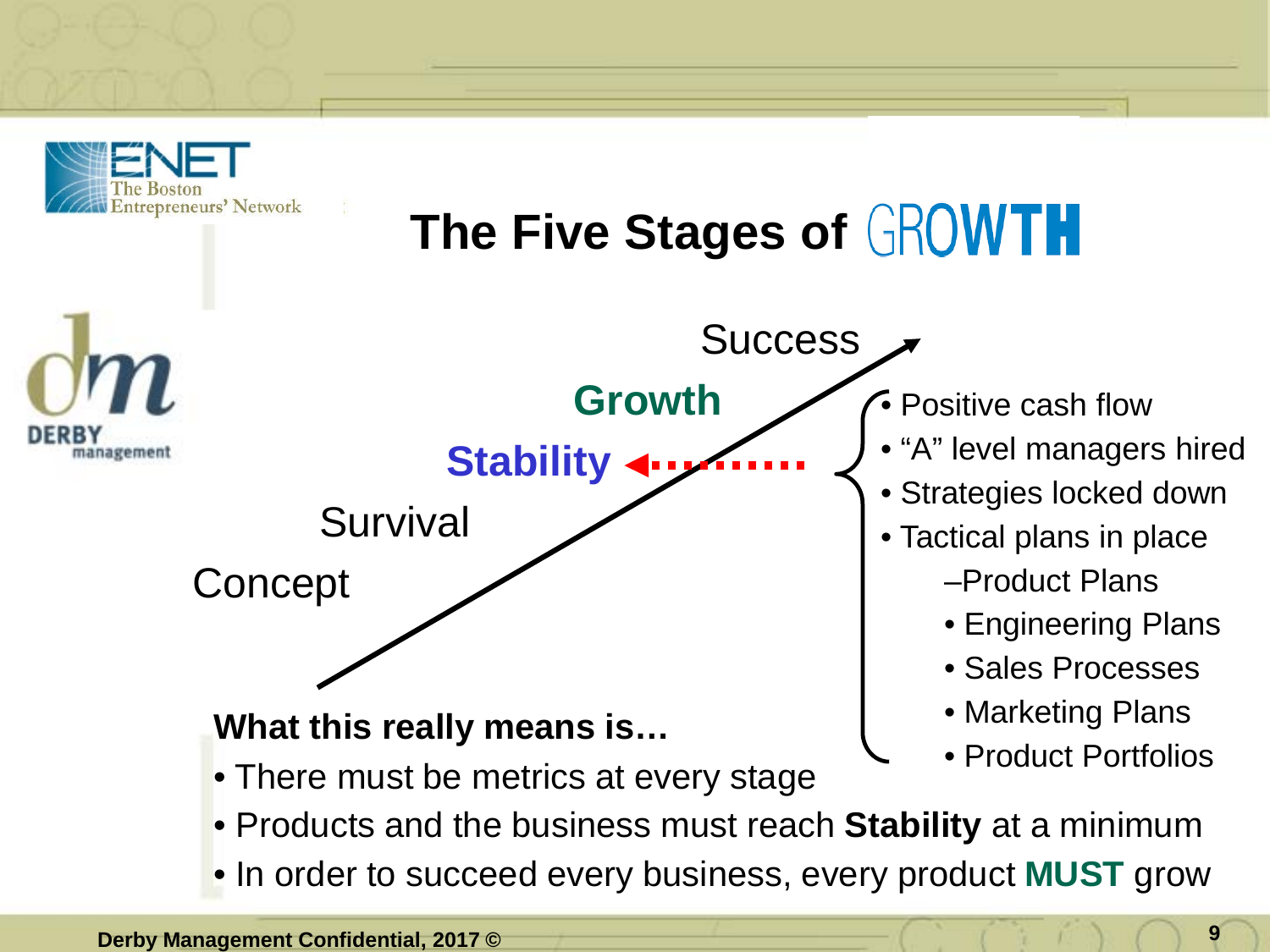

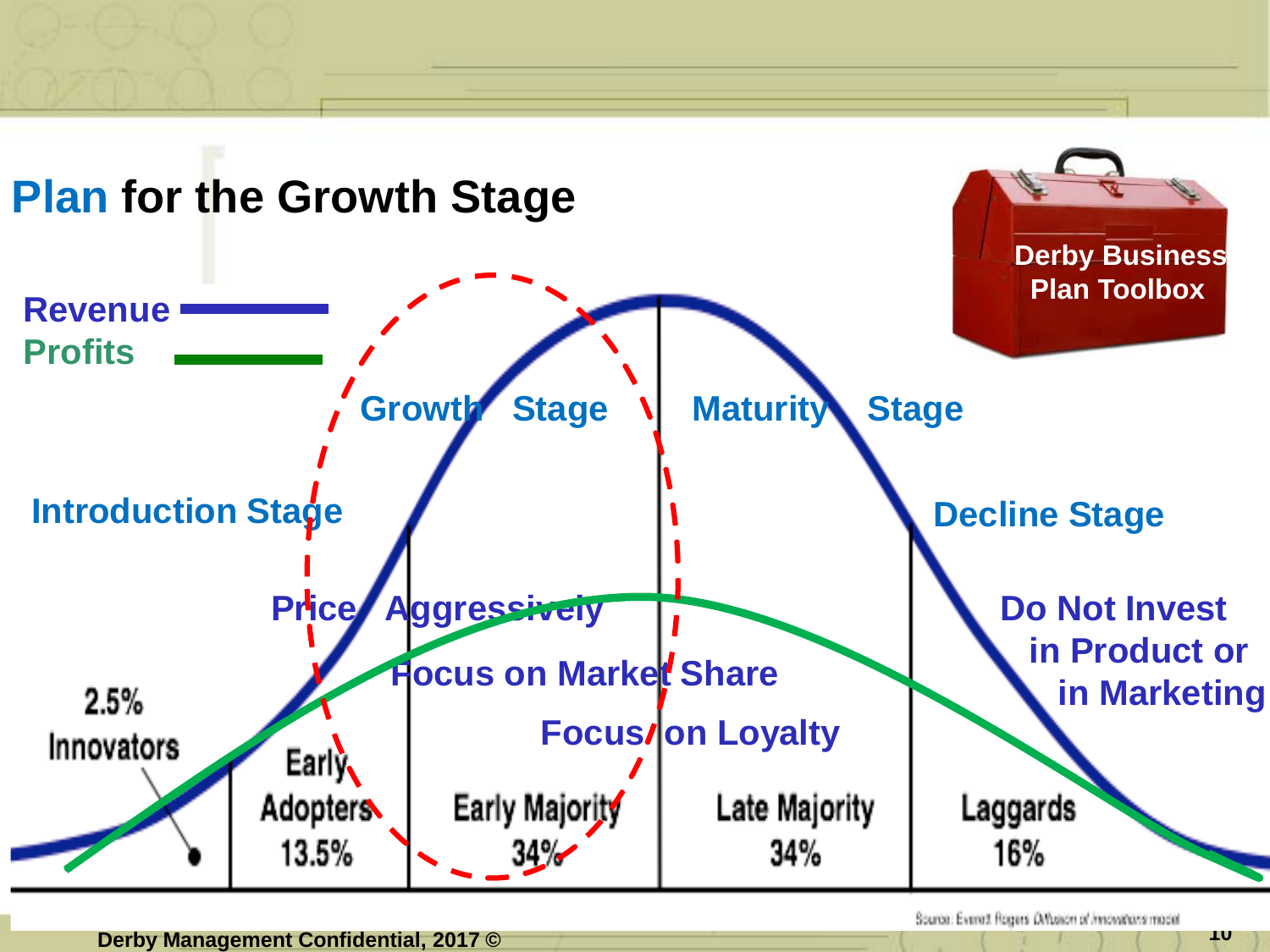### **Early Stage Value Creation Cycle…**